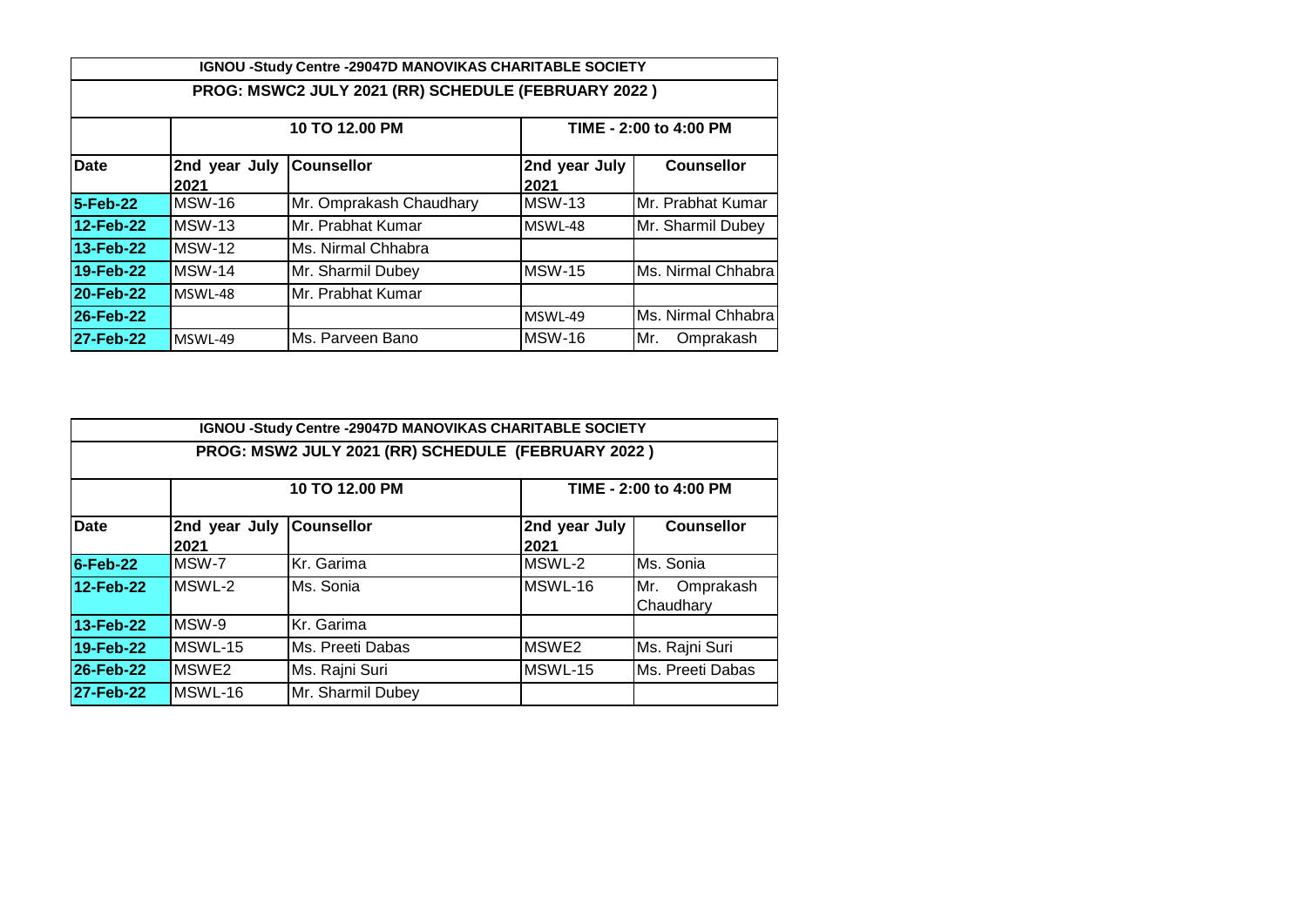| IGNOU -Study Centre -29047D MANOVIKAS CHARITABLE SOCIETY |                       |                          |                       |                         |                                 |                         |  |  |
|----------------------------------------------------------|-----------------------|--------------------------|-----------------------|-------------------------|---------------------------------|-------------------------|--|--|
| PROG: BAG2 JULY 2021 (RR) SCHEDULE (FEBRUARY 2022)       |                       |                          |                       |                         |                                 |                         |  |  |
|                                                          |                       | 10 TO 12.00 PM           |                       | TIME - 12:00 to 2:00 PM |                                 | TIME - 2:00 to 4:00 PM  |  |  |
| Date                                                     | 2nd year July<br>2021 | <b>Counsellor</b>        | 2nd year July<br>2021 | <b>Counsellor</b>       | 2nd<br>year<br><b>July 2021</b> | <b>Counsellor</b>       |  |  |
| 5-Feb-22                                                 | BHIC133               | Ms. Ranjeeta Kumari      | BPAC 134              | Ms. Sunita Soni         | BEGC133                         | Ms. Parveen Bano        |  |  |
| $6$ -Feb-22                                              | BSOC134               | Ms. Neeru Tandon         | BSOC <sub>133</sub>   | Ms. Indira Alok         | BHDLA137                        | Ms. Rubi Kumari         |  |  |
| 12-Feb-22                                                | <b>BECC 134</b>       | Mr. Ashok Kumar Aggarwal | BPSC <sub>133</sub>   | Ms. Sunita Soni         | BEGC134                         | Ms. Parveen Bano        |  |  |
| 13-Feb-22                                                | BSOC134               | Ms. Neeru Tandon         | BHDS183               | IMs. Rubi Kumari        | BPCS183                         | Dr. Alok Kumar "Bhuwan" |  |  |
| 19-Feb-22                                                | <b>BECC 134</b>       | Mr. Ashok Kumar Aggarwal | BEGLA138              | Ms. Isha Wadhwa         | <b>BSOC133</b>                  | Ms. Indira Alok         |  |  |
| 20-Feb-22                                                | BESC <sub>133</sub>   | Ms. Indira Alok          | BPCS <sub>183</sub>   | Dr. Alok Kumar          | BHDLA137                        | IMs. Rubi Kumari        |  |  |
| 26-Feb-22                                                | BHDC133               | IMr. Amit Kumar          | BHIC134               | Ms. Ranjeeta            | BEGS183                         | IMs. Parveen Bano       |  |  |
| 27-Feb-22                                                | BESC133               | Ms. Indira Alok          | BECS184               | Mr. Bhupender           | <b>BSOS184</b>                  | Ms. Neeru Tandon        |  |  |

| IGNOU -Study Centre -29047D MANOVIKAS CHARITABLE SOCIETY |                                                                     |                          |                       |                   |                                 |                     |  |  |  |
|----------------------------------------------------------|---------------------------------------------------------------------|--------------------------|-----------------------|-------------------|---------------------------------|---------------------|--|--|--|
| PROG: BAG3 JULY 2021 (RR) SCHEDULE (FEBRUARY 2022)       |                                                                     |                          |                       |                   |                                 |                     |  |  |  |
|                                                          | 10 TO 12.00 PM<br>TIME - 12:00 to 2:00 PM<br>TIME - 2:00 to 4:00 PM |                          |                       |                   |                                 |                     |  |  |  |
| Date                                                     | 3rd year July<br>2021                                               | <b>Counsellor</b>        | 3rd year July<br>2021 | <b>Counsellor</b> | 3rd<br>year<br><b>July 2021</b> | <b>Counsellor</b>   |  |  |  |
| 5-Feb-22                                                 | BSOE143                                                             | Ms. Maheshwari Chaudhary |                       |                   | <b>BSOG176</b>                  | Ms. Indira Alok     |  |  |  |
| $6$ -Feb-22                                              |                                                                     |                          |                       |                   | <b>BSOG171</b>                  | Ms. Neeru Tandon    |  |  |  |
| 12-Feb-22                                                | <b>BEGS185</b>                                                      | Ms. Parveen Bano         |                       |                   | BSOE142                         | Ms. Indira Alok     |  |  |  |
| 13-Feb-22                                                | BHDE143                                                             | Ms. Rubi Kumari          |                       |                   |                                 |                     |  |  |  |
| 19-Feb-22                                                | BHIE143                                                             | Ms. Ranjeeta Kumari      |                       |                   |                                 |                     |  |  |  |
| 20-Feb-22                                                | <b>BSOG171</b>                                                      | Ms. Neeru Tandon         | <b>BSOG176</b>        | Ms. Indira Alok   | BHIE143                         | Ms. Ranjeeta Kumari |  |  |  |
| 26-Feb-22                                                | <b>BSOE143</b>                                                      | Ms. Maheshwari Chaudhary |                       |                   |                                 |                     |  |  |  |
| 27-Feb-22                                                | BHDE143                                                             | Ms. Rubi Kumari          | <b>BPAS186</b>        | Ms. Sunita Soni   | BHDE142                         | Mr. Amit Kumar      |  |  |  |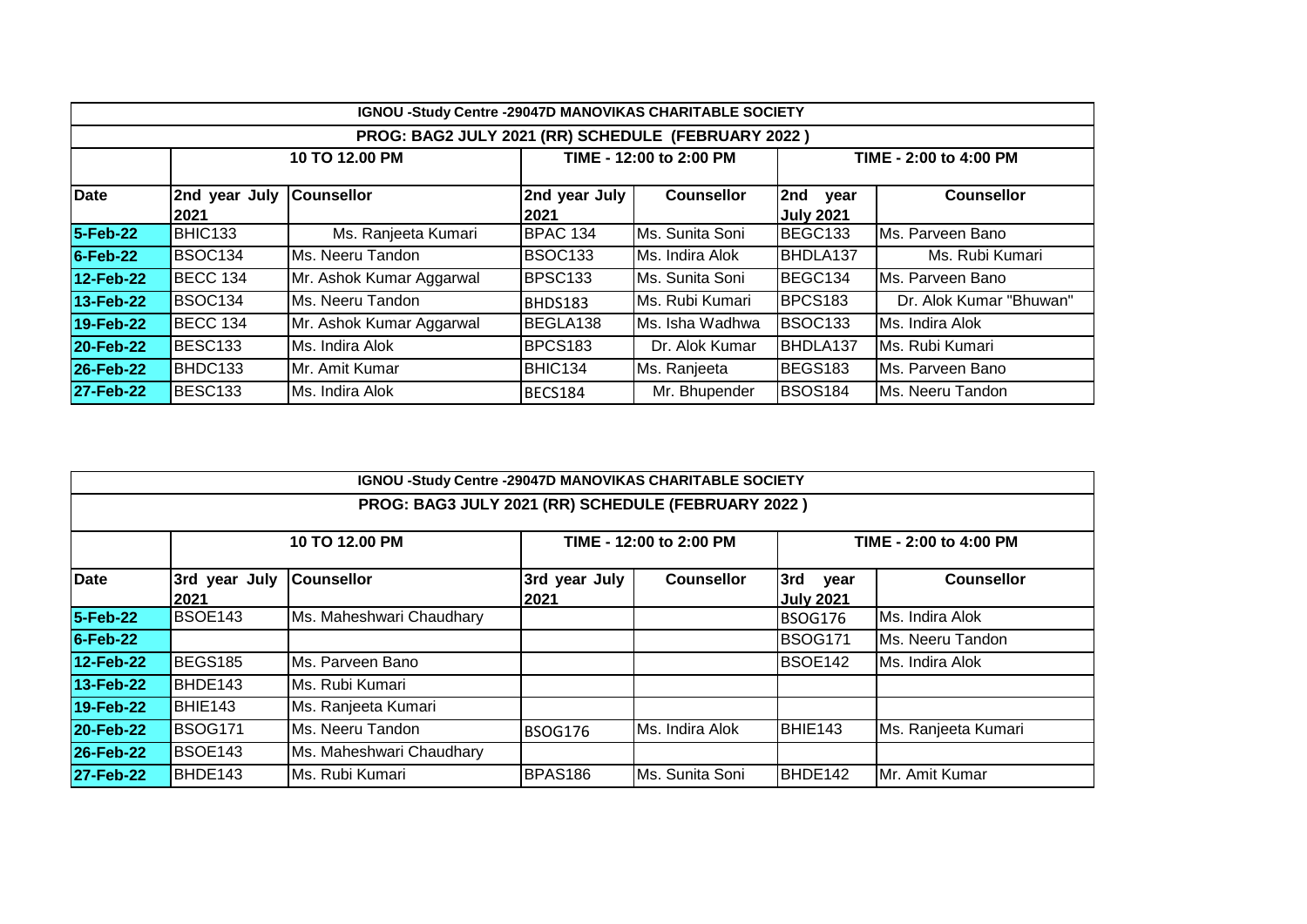|                                                      | IGNOU -Study Centre -29047D MANOVIKAS CHARITABLE SOCIETY            |                   |                       |                            |                                 |                         |  |  |  |  |
|------------------------------------------------------|---------------------------------------------------------------------|-------------------|-----------------------|----------------------------|---------------------------------|-------------------------|--|--|--|--|
| PROG: BAEGH2 JULY 2021 (RR) SCHEDULE (FEBRUARY 2022) |                                                                     |                   |                       |                            |                                 |                         |  |  |  |  |
|                                                      | TIME - 12:00 to 2:00 PM<br>10 TO 12.00 PM<br>TIME - 2:00 to 4:00 PM |                   |                       |                            |                                 |                         |  |  |  |  |
| <b>Date</b>                                          | 2nd year July<br>2021                                               | <b>Counsellor</b> | 2nd year July<br>2021 | <b>Counsellor</b>          | 2nd<br>year<br><b>July 2021</b> | <b>Counsellor</b>       |  |  |  |  |
| $6$ -Feb-22                                          | BEGC108                                                             | Ms. Parveen Bano  |                       |                            |                                 |                         |  |  |  |  |
| 13-Feb-22                                            | BEGC109                                                             | IMs. Parveen Bano |                       |                            | <b>BSOG173</b>                  | Ms. Neeru Tandon        |  |  |  |  |
| 20-Feb-22                                            |                                                                     |                   | <b>BSOG173</b>        | Ms. Neeru Tandon BPCS186   |                                 | Dr. Alok Kumar "Bhuwan" |  |  |  |  |
| 27-Feb-22                                            |                                                                     |                   | <b>BANS183</b>        | Dr. Alok Kumar<br>"Bhuwan" |                                 |                         |  |  |  |  |

|                  | IGNOU -Study Centre -29047D MANOVIKAS CHARITABLE SOCIETY                            |                   |               |                   |                     |                   |  |  |  |
|------------------|-------------------------------------------------------------------------------------|-------------------|---------------|-------------------|---------------------|-------------------|--|--|--|
|                  | PROG: BAPSH2 JULY 2021 (RR) SCHEDULE (FEBRUARY 2022)                                |                   |               |                   |                     |                   |  |  |  |
|                  | TIME - 12:00 to 2:00 PM<br>10 TO 12.00 PM<br>TIME - 2:00 to 4:00 PM                 |                   |               |                   |                     |                   |  |  |  |
| Date             | 2nd year July                                                                       | <b>Counsellor</b> | 2nd year July | <b>Counsellor</b> | l2nd<br>year        | <b>Counsellor</b> |  |  |  |
|                  | 2021                                                                                |                   | 2021          |                   | <b>July 2021</b>    |                   |  |  |  |
| $6$ -Feb-22      | BPSC105                                                                             | Ms. Sunita Soni   |               |                   |                     |                   |  |  |  |
| 13-Feb-22        |                                                                                     |                   |               |                   | BSOG <sub>173</sub> | Ms. Neeru Tandon  |  |  |  |
| 20-Feb-22        | BPSC <sub>107</sub>                                                                 | Ms. Sunita Soni   | BSOG173       | Ms. Neeru Tandon  |                     |                   |  |  |  |
| <b>27-Feb-22</b> | <b>BSOS184</b><br>BANS <sub>183</sub><br>Dr. Alok Kumar<br><b>IMs. Neeru Tandon</b> |                   |               |                   |                     |                   |  |  |  |
|                  |                                                                                     |                   |               | "Bhuwan"          |                     |                   |  |  |  |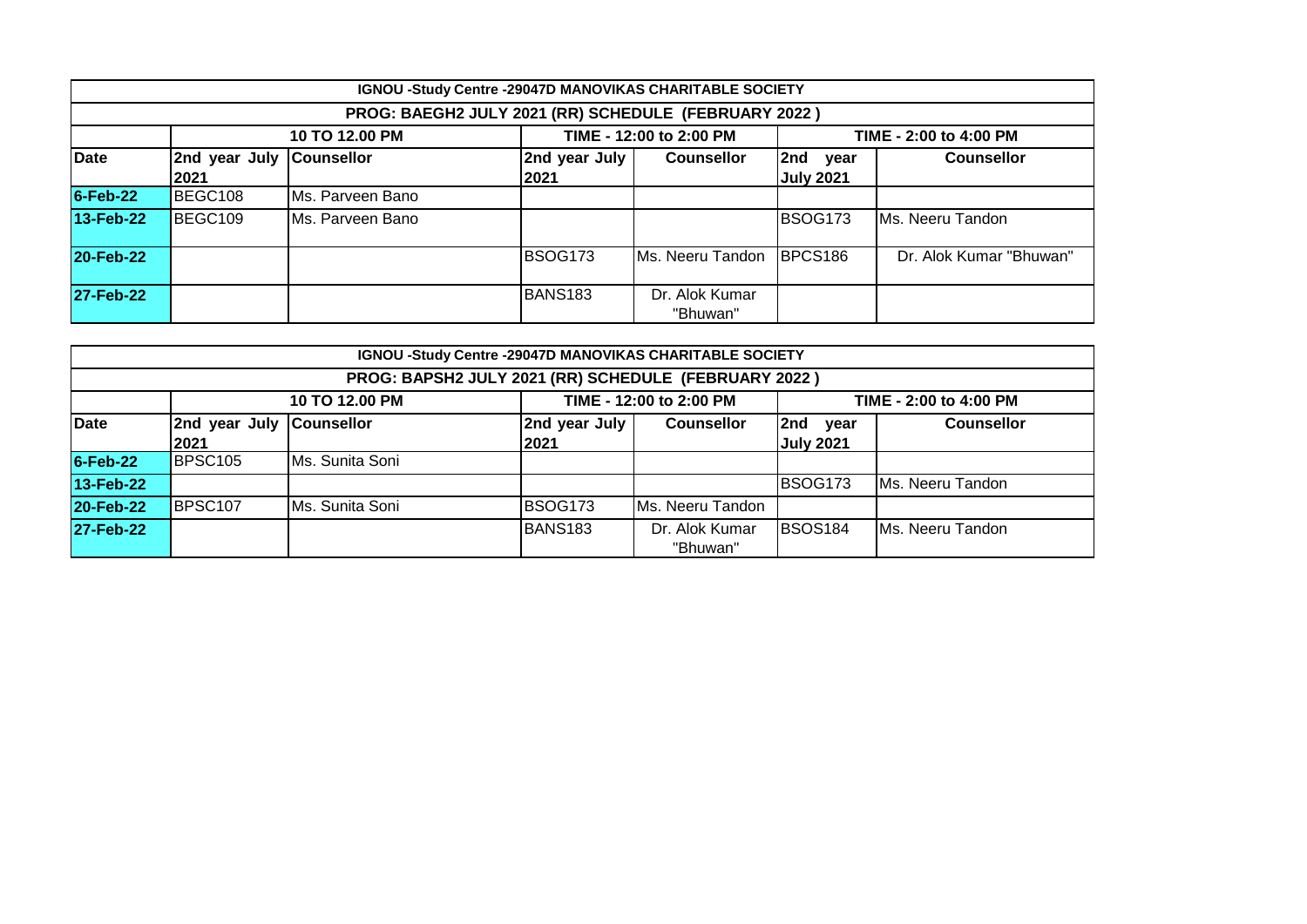|                                                       | IGNOU -Study Centre -29047D MANOVIKAS CHARITABLE SOCIETY |                               |                          |                               |  |  |  |  |  |
|-------------------------------------------------------|----------------------------------------------------------|-------------------------------|--------------------------|-------------------------------|--|--|--|--|--|
| PROG: MSWC JULY 2021 (FRESH) SCHEDULE (FEBRUARY 2022) |                                                          |                               |                          |                               |  |  |  |  |  |
|                                                       | 10 TO 12.00 PM<br>TIME - 2:00 to 4:00 PM                 |                               |                          |                               |  |  |  |  |  |
| Date                                                  | 2nd year July<br>2021                                    | <b>Counsellor</b>             | July<br>2nd year<br>2021 | <b>Counsellor</b>             |  |  |  |  |  |
| 5-Feb-22                                              | MSWL-47                                                  | Mr. Sharmil Dubey             |                          |                               |  |  |  |  |  |
| $6$ -Feb-22                                           | MSW <sub>1</sub>                                         | Omprakash<br>Mr.<br>Chaudhary | MSWL-46                  | Ms. Nirmal Chhabra            |  |  |  |  |  |
| 12-Feb-22                                             | MSWL-46                                                  | Ms. Nirmal Chhabra            |                          |                               |  |  |  |  |  |
| 13-Feb-22                                             | MSW <sub>5</sub>                                         | IMs. Preeti Dabas             | MSW <sub>1</sub>         | Mr.<br>Omprakash<br>Chaudhary |  |  |  |  |  |
| 20-Feb-22                                             | MSWL-47                                                  | Mr. Sharmil Dubey             | MSW <sub>5</sub>         | Ms. Preeti Dabas              |  |  |  |  |  |
| 27-Feb-22                                             | MSW <sub>2</sub>                                         | IMs. Preeti Dabas             | MSW-8                    | Mr. Prabhat Kumar             |  |  |  |  |  |

|             |                                  | <b>IGNOU -Study Centre -29047D MANOVIKAS CHARITABLE SOCIETY</b> |                       |                               |
|-------------|----------------------------------|-----------------------------------------------------------------|-----------------------|-------------------------------|
|             |                                  | PROG: PGDCOUN JULY 2021 (FRESH) SCHEDULE (FEBRUARY 2022)        |                       |                               |
|             |                                  | 10 TO 12.00 PM                                                  |                       | TIME - 2:00 to 4:00 PM        |
| Date        | 2nd year July Counsellor<br>2021 |                                                                 | 2nd year July<br>2021 | <b>Counsellor</b>             |
| 5-Feb-22    | <b>MSW-16</b>                    | Mr.<br>Omprakash<br>Chaudhary                                   | <b>MSW-13</b>         | Mr. Prabhat Kumar             |
| $6$ -Feb-22 | MSW <sub>1</sub>                 | Omprakash<br>Mr.<br>Chaudhary                                   | MSWL-11               | Mr. Prabhat Kumar             |
| 12-Feb-22   | <b>MSW-13</b>                    | Mr. Prabhat Kumar                                               |                       |                               |
| 13-Feb-22   | <b>MSW-12</b>                    | Ms. Nirmal Chhabra                                              | MSW1                  | Mr.<br>Omprakash<br>Chaudhary |
| 19-Feb-22   | <b>MSW-14</b>                    | Mr. Sharmil Dubey                                               | MSW-15                | Ms. Nirmal Chhabra            |
| 26-Feb-22   | MSWL-11                          | Mr. Prabhat Kumar                                               |                       |                               |
| 27-Feb-22   |                                  |                                                                 | <b>MSW-16</b>         | Mr.<br>Omprakash<br>Chaudhary |